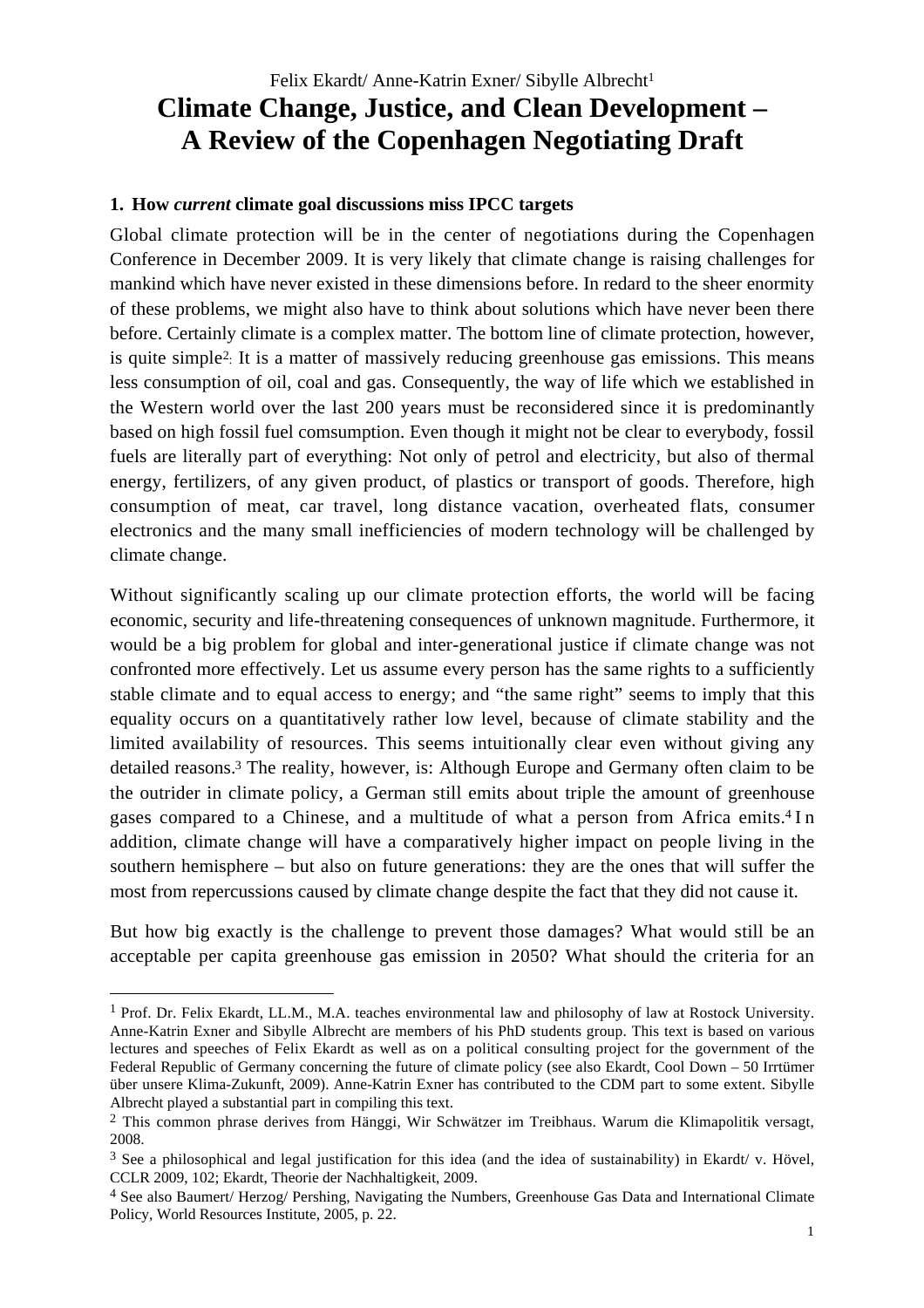"effective" new global agreement on climate protection be in Copenhagen? It is often said5 that global warming must be stopped at 2 degrees maximum and greenhouse gas emissions had to be reduced by 2050 by 80% in the developed world and by 50% globally compared to 1990. But international climate researchers of the IPCC demand more drastic efforts in order to avoid the possibly catastrophic developments. According to the IPCC, it is necessary to reduce greenhouse gas emissions worldwide by 50-85% from 2000 to 2050 in order to prevent global warming by more than 2-2,4 degrees Celsius. This assumption, however, is still regarded as maybe too cautious by the IPCC (because feedback effects are not included).6 With a current world population of 6,6 billion and an expected growth to 9 billion in 2050, this IPCC target would require a yearly per capita emission reduction from 4,6 tonnes of  $CO<sub>2</sub>$ worldwide – in Germany about 11 tonnes – (without considering deforestation) down to 0,5-1 ton  $CO<sub>2</sub>$  per person.<sup>7</sup> In consequence, the developed world would have to reduce its emissions by 90% until 2050. However, (1) feedback effects are not considered yet, and (2) a global warming of 2-2,4 degrees could already imply essentially threatening scenarios. Besides this, (3) more recent research, e.g. by NASA8, shows that IPCC's prognosis regarding climate change in 2007 is not consistent with reality. Climate change will occur faster and more drastic than assumed in the IPCC studies.9 This basically means to target zero emission society by 2050 – in order to avoid disastrous damages.

One is hardly aware of all this, as climate change is a delayed phenomenon: greenhouse gases remain within the atmosphere for decades, and even if humanity became extinct tomorrow, global warming would still proceed for some time (around 1,5 Degrees Celsius). In a resolution of March 2009, the European Council of Ministers at least called for emission reductions of "up to 95%" until 2050.10 The agricultural sector might cause virtually unavoidable emissions, which could in consequence require even negative emissions for the energy sector<sup>11</sup>, namely recycling greenhouse gases from the atmosphere.<sup>12</sup>

In theory, the inevitable strategy is obvious: strict reduction targets for greenhouse gas emissions, more energy efficiency, more renewable energies – which are hypothetically as free from greenhouse gases as possible – are needed and probably also a certain quantity of sufficiency, as well as frugality, abandoning superfluous things and not a globalisation of a non-sustainable lifestyle.

 $\ddot{ }$ 

<sup>5</sup> For instance, the 2 degrees target is mentioned by the G 8 conference in summer of 2009. The "50+80%" target was mentioned by almost every governmental or non-governmental resolution in Germany and the EU until spring of 2009.

<sup>6</sup> See also IPCC, Climate Change 2007. Mitigation of Climate Change, p. 15, Index SPM.5.

<sup>7</sup> See Hänggi, Treibhaus, p. 31. The author shows that based on the IPCC figures of 2007 – if the world population grows up to 9 billion – the allowed per capita emission output for 2050, without including the feedback effects, would be  $1,3-0,4$  tonnes  $CO<sub>2</sub>$  equivalents.

<sup>8</sup> See also Hansen, Scientific Reticence and Sea Level Rise, Environmental Research Letters 2/ 2007.

<sup>&</sup>lt;sup>9</sup> See also the new synthesis-text, published by international climate researchers in June 2009 at a conference in Copenhagen. please provide a more specific reference, e.g. the title and date of the conference, or a website?

<sup>10</sup> See the conclusions of the environmental council of 02. March 09, available at: http://register.consilium.europa.eu/pdf/de/09/st07/st07128.de09.pdf

<sup>11</sup> Even a resolution, adopted by managers of big energy companies in April 2009, considers in any case a Zero-Carbon-Energy Economy until 2050, see Die Tageszeitung of 10.04.2009.

 $12$  This, as discussed lately, does not necessarily imply a fertilization of the seas for better carbon sequestration, which could be problematic and even inefficient. However it could be possible to combine bioenergy with CCS, See Ekardt, Cool Down, chapter 15-16.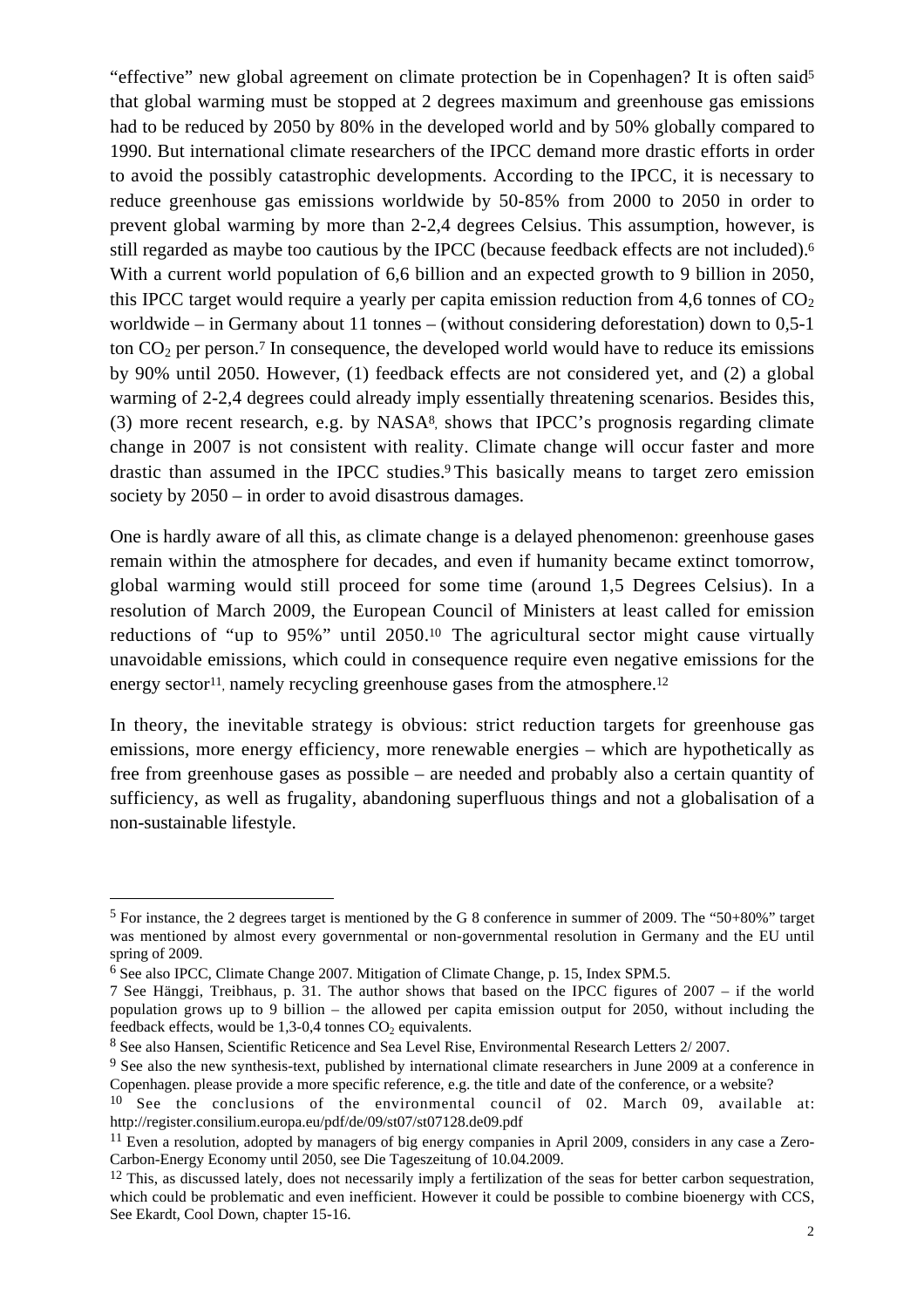## **2. Failures of the Kyoto-Protocol**

All in all, the present legal framework of global climate policy fails to meet those requirements. Adopted during the Earth Summit in Rio de Janeiro in 1992, the United Nations Framework Convention on Climate Change is a form of "constitution" of global climate protection and is also the overall target of the national climate strategies. This framework on climate change of the United Nations formulates the binding aim to prevent "dangerous" anthropogenic climate change (cf. Article 2 UNFCCC). The Kyoto-Protocol, adopted 1997, whose follow up agreement may be adopted in Copenhagen – translates the framework convention consistently into precise reduction duties for greenhouse gas emissions for developed countries until 2012, measured (for most parties) against the base year 1990.

Although it is absolutely noteworthy that there is a global commitment for climate protection, the Kyoto-Protocol constitutes, despite its climate rhetoric, a troublesome child. According to the protocol, developed countries<sup>13</sup> have to reduce greenhouse gas emissions only by  $5.2\%$ from 1990 until 2012. Measured against the concept of a Zero Carbon Society, demanded for the occidental world by the IPCC, this is virtually little. Should this minimalistic aim be reached, then most certainly only due to the industrial breakdowns in 1990 in Eastern Europe. In fact, absolute emission rates are still increasing in some parts of the Western world – more precisely: in countries like Canada, Australia and the USA they rise drastically while in countries like Great Britain and Germany they decrease - slightly though. New industrialising countries like China and India are not even subject to any reduction obligations of the Kyoto-Protocol. On a global scale, climate gas emissions increased by 40% since 1990. 14

However, this conclusion is even euphemistic for various reasons. Though global greenhouse gas emissions mainly result from fossil fuel provided, this is not the only source of greenhouse gas emissions. Deforestation, especially in the rain forest, and agriculture (as long as this does not only include oil for fertilizer production) are much more difficult to analyze and are therefore easily underestimated. Even more importantly: according to the Kyoto-Protocol, industrial countries do not have to fulfil their minimal obligations at home, but can add to their account the financing of climate-protecting activities in developing countries (Clean Development Mechanism), which, however, do not always show the intended effect or reduction. The European Union is even planning to expand CDM from 2013. This will be discussed in more detail later in this contribution. Furthermore: Of the big developed countries, the biggest greenhouse gas emitter, the USA, has refused to ratify the Kyoto Protocol. The position of the USA, together with Japan, Australia, and Canada, is once again problematic during the pre-negotiations of the Copenhagen Conference. 15

Moreover, the base year 1990 leads to a euphemistic calculation. The real climate gas reduction obligation of the Kyoto-Protocol for Germany, for instance, is about 7% only for the time period 1990-2012. The rest of the agreed 21% of reduction obligation was already fulfilled by the breakdown of the GDR industry in 1990.<sup>16</sup> The situation in Eastern Europe is identical, thus the 20% reduction until 2020, agreed by the European Union for EU member

 $\ddot{ }$ 

<sup>&</sup>lt;sup>13</sup> This does not include the USA which are no party of the Kyoto Protocol.

<sup>&</sup>lt;sup>14</sup> There are differences in the figures, see also Wicke/ Spiegel/ Wicke-Thüs, Kyoto Plus, 2006, p. 62.<br><sup>15</sup> See also the Third World Network, Bonn News Update, No. 1/ 2009, http://www.twnside.org.sg/title2/climate/news/Bonn03/TWN.Bonn.update01.doc

<sup>16</sup> Cp. Wicke/ Spiegel/ Wicke-Thüs, Kyoto Plus, p. 62.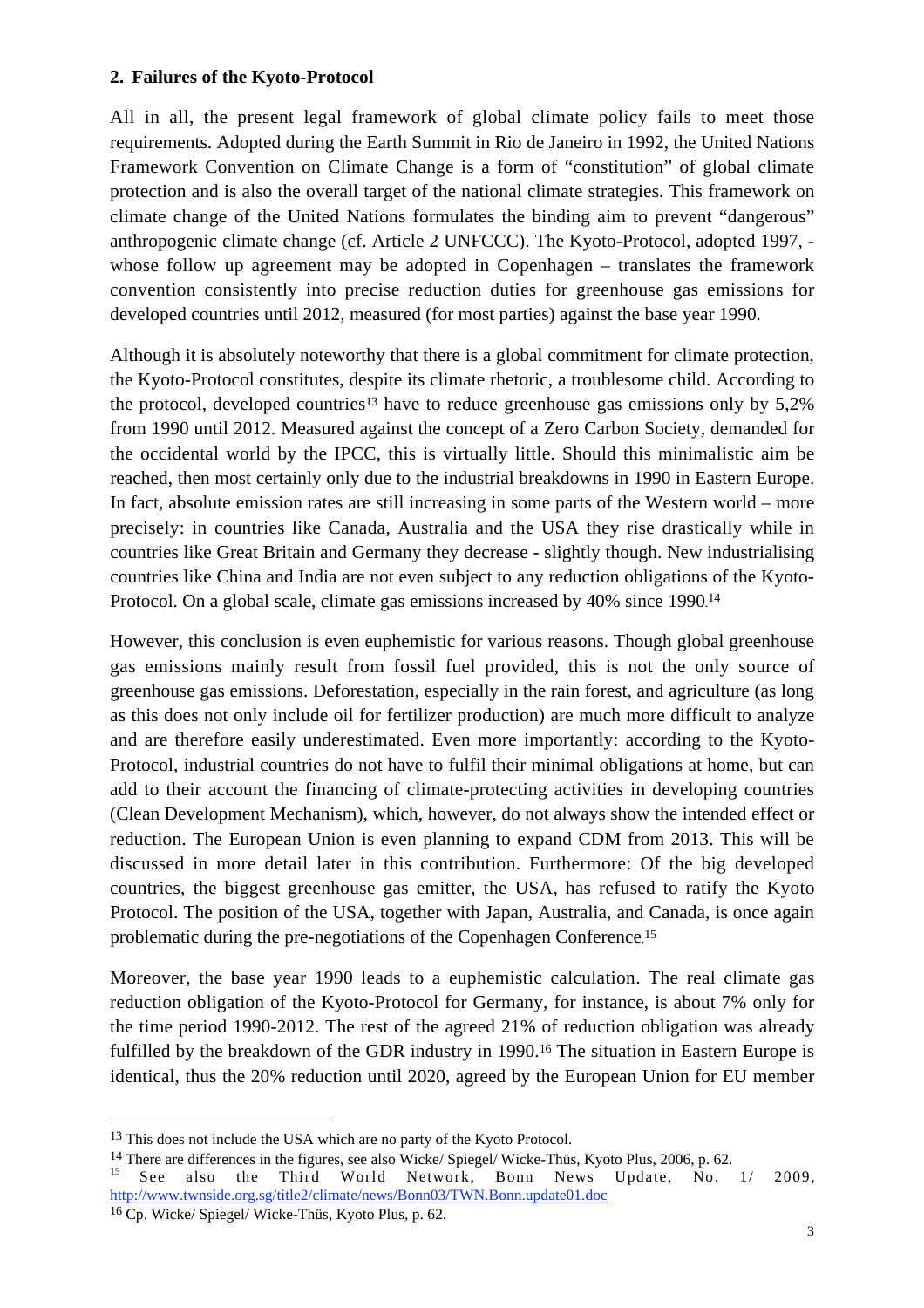states, is a rather modest aim, bearing the challenge in mind: the required development for a kind of Zero Carbon Society.

## **3. Failures of the drafts of a Copenhagen Protocol (or an amended Kyoto Protocol)**

The international community of states is currently striving in various preparatory conferences for a post-Kyoto-Regime, which is supposed to be adopted by the end of 2009 in Copenhagen and apply from 2013.17 The planned Copenhagen-Protocol might become legally an amendment of the Kyoto-Protocol or it might consist of several legal frameworks. Following up the Bali Roadmap of 2007, the Copenhagen Conference on Climate Change Conference will focus on four areas:

- Emission reduction goals for industrial countries and if applicable also for newly industrialising countries;
- Adaptation to climate change and support for developing countries;
- Technology transfer management;
- Financial support of the developing countries and in newly industrialising countries like China, India, Brazil, South Africa, or Mexico.

Technically, negotiations take place in two forums (one of the UN Framework Convention on Climate Change and another one of the Kyoto-Protocol); the negotiations could certainly finalise in one single agreement, regulating all issues. So far, many contradictory proposals compete for the above-mentioned negotiations topics. The conducts of negotiations have published all competing proposals of the different states.18 Indeed it is unclear whether a new climate treaty will be signed in December. If so, the agreement will derive from the less ambitious cadre – due to the principle of consensus in international law.

Many countries suggest agreeing on a long-term goal till 2050 in Copenhagen. Under consideration are for instance: a 2 tonnes  $CO<sub>2</sub>$  output per capita, 2 degrees global warming or 50% of global greenhouse gas reductions until 2050. As we have seen, such proposals unfortunately clearly miss the IPCC results. The 2 degrees goal would be possible; but it can only be achieved if it is being realized that it requires a radical reduction of greenhouse gas emissions. Regarding the discussions around the proposed climate goals for 2020, nothing is leading into this direction. The USA may offer a 4% reduction target<sup>19</sup>, Japan, Canada and Australia are going a similar way.20 Although the EU is proposing 20-30% until 2020, requesting similar commitments by the newly developed countries, this will hardly be sufficient. The smallest archipelagic states (primarily the Pacific Islands), the poorest countries (LDC, i.e. least developed countries) and most of the South American countries are calling for -45%, following the IPCC-line. However, they refuse to accept long-term reduction obligations for developing countries. This holds also true for the G77, headed by China. Western countries in contrast are also asking for reduction obligations for the newly

<sup>&</sup>lt;sup>17</sup> For this debate see also Mehling/ Massai, CCLR 2007, 45; Bausch/ Mehling, CCLR 2007, 4.

<sup>&</sup>lt;sup>18</sup> The draft resolutions for the Copenhagen-Protocol are available at www.unfccc.int.

<sup>&</sup>lt;sup>19</sup> Under the precondition the Waxman/ Markey Bill is passed in the US legislation procedure.

 $20$  The base year as well as the upcoming commitment periods are also heavily discussed.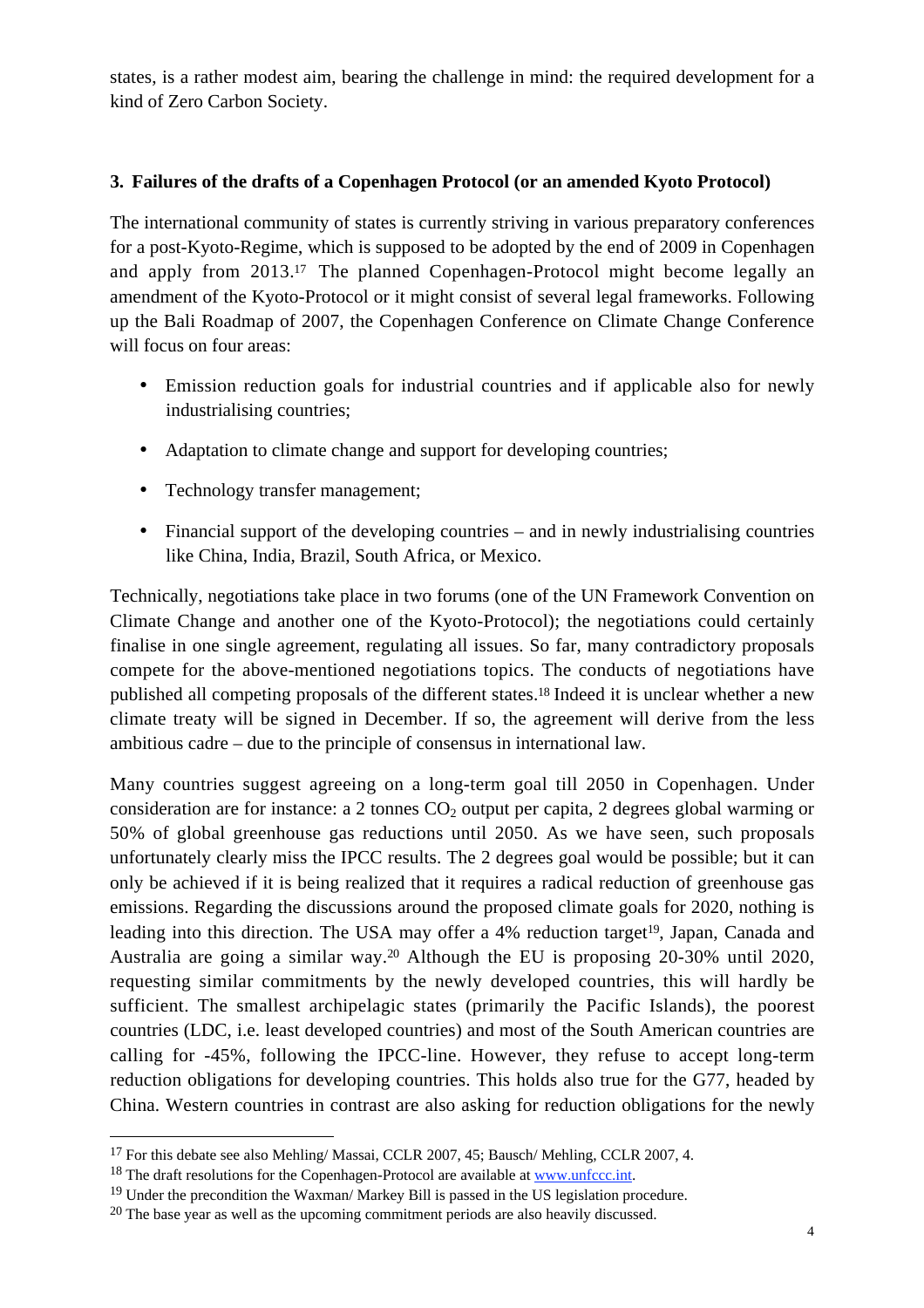developed countries, relative to the expected business-as-usual. Furthermore, there are no precise financial agreements of the Western countries for the Southern countries.

Unfortunately, the imminent result of Copenhagen might become thus relatively similar to the Kyoto-Protocol: the obligations for the industrial countries remain vague at best, targets for the newly developed countries in contrast are not binding; and there is only a questionable sanctioning for missing targets; many loopholes and exceptions prevail; there is not enough money for adaptation and to fight global poverty, which is still aggravated by climate change and underfunded financial aid in spite of clear financial demands of the developing countries.

#### **4. Case Study: Problems of emissions trading and CDM**

 $\overline{a}$ 

In order to ensure a successful climate turning point in Copenhagen, the climate would have to get what it did not get so far in the market: a price which represents its "scarcity" – or rather a clear reduction aim which makes the climate more expensive.<sup>21</sup> This sounds "expensive" as a start. It prevents, however, long-term costs of climate change as well as other drastic problems of climate change of existential or military nature. Moreover it prevents permanently rising energy prices due to fossil fuels running short. Prices for fossil fuels will direct us towards renewable energies and sufficiency. It would nonetheless be useless to introduce those options "in addition" to coal and oil. Coal and oil must be replaced by 2050. This is also (more or less) the goal of global emission trading amongst states according to the Kyoto-Protocol (and the European emission trading which is limited to certain branches of industries). The global (as well as the European) cap is still too high and the system characterized by too many exceptions.

An important exception for industrial countries is to be able to avoid emission reductions at home by reducing emissions in the southern hemisphere (and receive additional emission certificates for this). The purpose of this CDM22 is to cheapen climate protection because climate activities in the developing countries are mostly cheaper to realize than in Europe. As a consequence, the CDM is not really an instrument for climate protection but only cheapens reductions of greenhouse gas amounts. Needless to say, the CDM only works if the activities in the southern hemisphere really save as many greenhouse gases as planned; however, it is this kind of additionality which is apparently questionable for about half of the CDM projects.23 The process of evaluating additionality normally takes place in accordance with standard assumption and baseline regulations.24 "Additional" are only those emission reductions which would not have also occurred without CDM. In practice, there are certainly various efforts to avoid these problems of additionality. For instance, some even asked for

<sup>&</sup>lt;sup>21</sup> To the ideas of this chapter see also Hansjürgens, Zeitschrift für Umweltpolitik und Umweltrecht 2009, 123; Edenhofer et al., International Emissions Trading and the Global Deal, 2008; Bodansky et al., Strawman Elements. Possible Approaches to Advancing International Climate Change Efforts, 2008; Ekardt, Cool Down, Kap. 19-22; Aldy/ Stavens, Architectures for Agreement, 2007.

<sup>&</sup>lt;sup>22</sup> Generally to CDM see also Knaus/ O'Regan, in: Rodi (ed.): Implementing the Kyoto Protocol – Chances and Challenges for Transition Countries, 2007; Werksman, CCLR 2008, 95 ff.; Streck/ Chagas, CCLR 2007, 53 ff.

<sup>&</sup>lt;sup>23</sup> International Rivers, Bad Deal for the Planet: Why Carbon Offsets Aren't Working and How to Create a Fair Global Climate Accord, 2008, http://www.internationalrivers.org/node/2826

<sup>&</sup>lt;sup>24</sup> This means the COP decisions guiding the CDM and its more detailed transformation regulations in national law. However, they do not specify additionality in detail.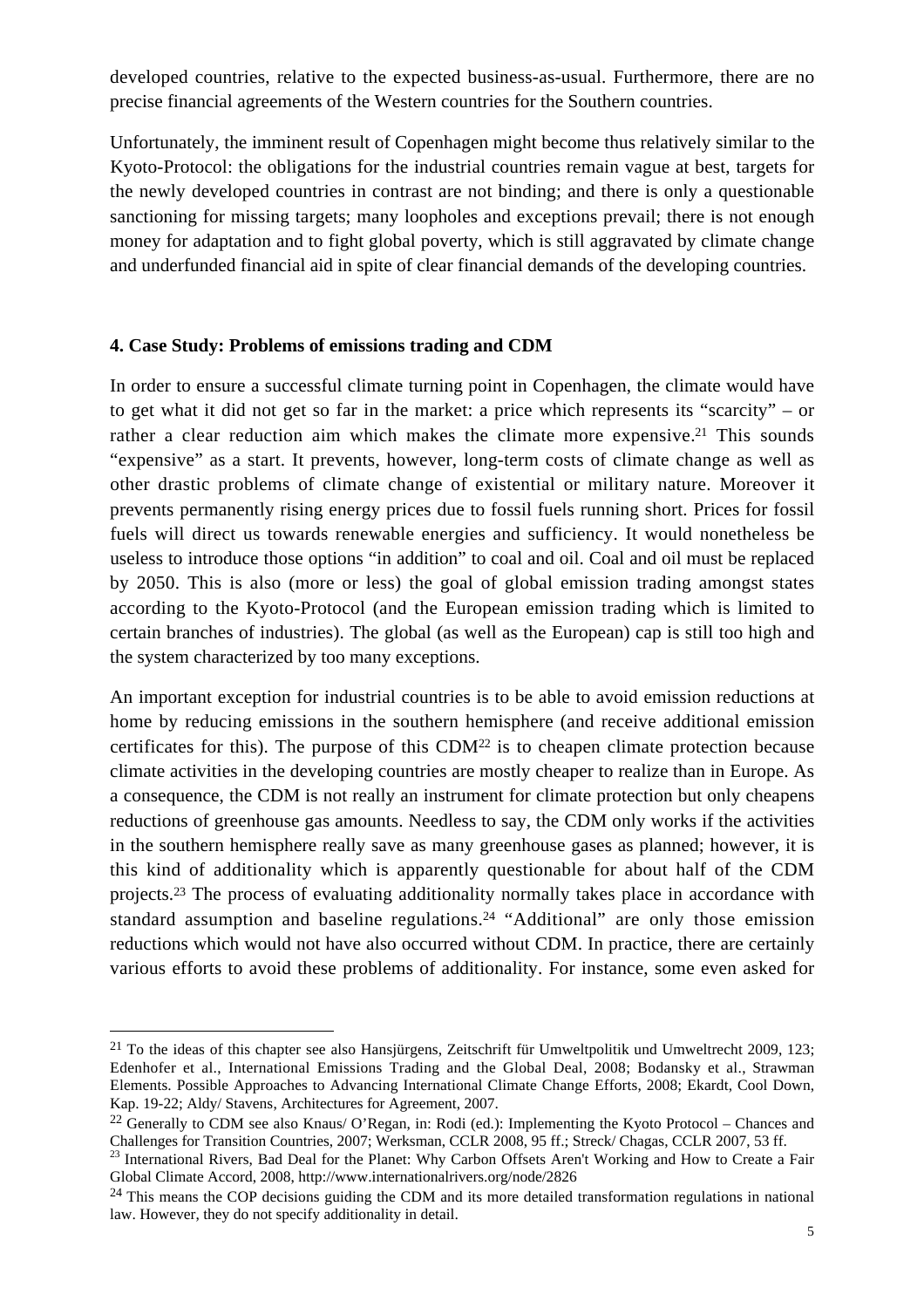calling any private (thus not development political) investment in development countries as "additional", or even any modern technical operation in a development country.

Apart from this, the CDM is subject to even more criticism. The CDM possibly detracts from other options for change and capabilities of the Western world itself. Moreover, it can be demonstrated that CDM projects are in part not as effective for the socio-economic development of political context as assumed. <sup>25</sup> In any case, most of the projects are placed in the newly industrialising countries, in no case in the poorest developing countries.

One of the proposals for Copenhagen is to restrict the CDM to developing countries excluding newly industrializing countries like China or India under certain preconditions. Another option would be to regulate the "additionality" more clearly. This could minimize administration costs at the same time. In contrast to this, another approach would be expanding the CDM – up to whole areas of life (like the electricity sector) and not only several projects anymore. This, however, leads to the following, hardly conquerable problem: The interests of investors as well as hosts aim at producing as much emission certificates as possible. Besides this, there is usually an informational advantage of the actors compared to the supervision institutions.

Some authors<sup>26</sup> therefore think that the CDM and emission trading are pointless per se and merely a selling of indulgences of the climate. The phrase  $\Omega$ , selling of indulgences' – if this means anything at all – may express the opinion that this instrument is only pretending to be an effective way of climate protection. This, however, is only correct regarding the emission trading amongst developed countries and amongst European companies *at the moment*. Instead of fundamental criticism, it might be better to aim for a reorientation of emission trading: with strict reduction targets and tying EU emission trading to the primary energy production<sup>27</sup>, which would at least include the biggest part of the carbon dioxide emissions, as well as a 100% auctioning of the emission rights. This taken into account, emission trading could even replace several other instruments of climate protection – and with suitable arrangement also the CDM, as we will see in the following chapter:

## **5. Challenges and alternatives to the mainstream global climate politics**

The main problem of the Copenhagen negotiations is that, in its causes and impending effects, climate change is a genuinly global problem which nation states alone cannot master. Furthermore, it is a problem of public goods: It makes little sense for individual states to push for change when they are incapable of saving the climate by themselves. This is all the more relevant as such efforts, such as charging companies with higher energy costs, might imply costs for nation states that would lower their competitive capacity within the global contest for investment.28

As the rich countries of the West can be charged with causing the bulk of climate change, many observers emphasize the responsibility of these states to press ahead with climate

 $\overline{a}$  $^{25}$  CDM-Watch, The World Bank and the Carbon Market, 2005, www.cdmwatch.org

<sup>26</sup> See also three articles of Winter, Wegener and Beckmann/ Fisahn in Zeitschrift für Umweltrecht 2009, No. 6.

<sup>&</sup>lt;sup>27</sup> The EU ETS is focused only on single industrial branches.

<sup>&</sup>lt;sup>28</sup> See also in more detail to the causes of not very effective climate policy Ekardt, Theorie, § 2.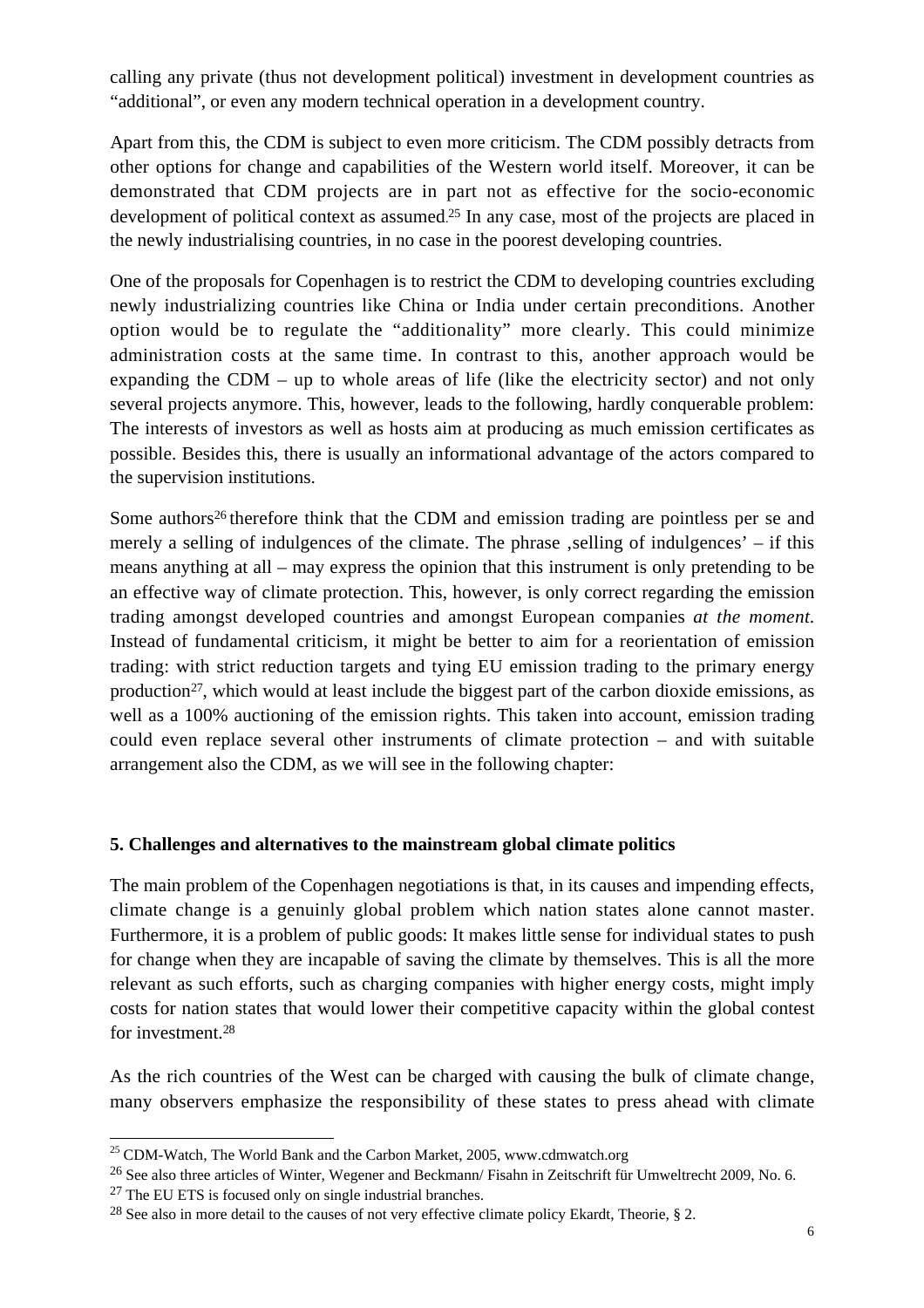protection initiatives. However, this points at another problem with regard to public goods which is partly responsible for the failures of effective climate protection to date: If developing countries do not have to comply with any reduction targets, as agreed upon in the Kyoto Protocol, there are reasons to believe that the amount of oil, coal and gas emissions that have been reduced in the Northern hemisphere will simply be produced in the South. The idea to spare developing countries the costs of climate politics could thus becomes absurd.29 Moreover, the dangers of climate change are urgent and our hesitation is tempting oil barons to flood the market with their fossil fuel reserves.

What could be an alternative for Copenhagen? Global greenhouse gas emissions should be strictly limited and distributed equally per capita in order to avoid disastrous climate change.<sup>30</sup> These emission rights would be hold by the nation states then. The margin per head in 2050 should be around 0,5 tonnes carbon dioxide equivalents per year according to the IPCC – which is more than the current greenhouse gas emissions of many of the developing countries, however far less than the present per capita emission of the Western world. Instead of starting directly with 0,5 tonnes emission per capita on a global scale, one would approach this target by several steps before 2050 to ensure an effective implementation (starting for instance by 5 tonnes in 2013). Developed countries, emitting a high amount of greenhouse gases would usually have to buy emission rights from the southern countries, which do not need them due to their little national emissions. Although this kind of emission trading amongst states does exist already, it does neither include the southern countries nor stringent climate goals for Western countries.

Thus not only climate protection but also the second global problem could be tackled: global poverty. Additionally, strong climate protection could lead to dynamic economic development, which could help to manage the global financial crisis. Furthermore, developing countries need to be integrated gradually into global reduction obligations of greenhouse gas emissions by providing them transitionally with extra emission rights. In contrast, Western countries would have to be subject to higher restrictions. A global institution – like the existing UNFCCC Secretariat in Bonn - would need to be entitled to supervise the reduction of emissions and in case of need to sanction it strictly.

The annually decreasing aggregate number of emission rights held by each state or each group of states, for instance the EU, after international emission trading would have to be distributed amongst the producers of primary energy (like electricity and oil companies) by an extensive European emission trading system. Those producers of primary energy should only be allowed to emit greenhouse gases to the extent that they hold emission rights. This would cover, in contrast to the present EU emission trading scheme, which only includes some industrial sectors and weak targets, nearly all climate gas emissions, as production and consumption greenhouse gas emissions of all persons living in a state is all but most clearly

<sup>&</sup>lt;sup>29</sup> On the following, see Sinn, Das grüne Paradoxon, 2008; Edenhofer/ Kalkuhl, Das "grüne Paradoxon" – Menetekel oder Prognose?, 2008. The problem could be solved, if the EU moved forward in climate policy and combined this with a system of border adjustments for imports and exports; see Ekardt/ Schmeichel, Critical Issues in Environmental Taxation 2009, p. 737.

<sup>30</sup> On the following model see in more detail Ekardt, Cool Down, chapt. 19-22 and Ekardt/ v. Hövel, CCLR 2009, 102 ff.; partly similar Wicke, Beyond Kyoto. passim; Berger, Der lange Schatten des Prometheus. Über unseren Umgang mit Energie, 2008; slightly different: Kartha/ Baer/ Athanasiou, The Right to Development in a Climate Constrained World. The Greenhouse Development Rights Framework, Paper of the Heinrich-Böll-Stiftung, EcoEquity, and the Stockholm Environmental Institute, 2007.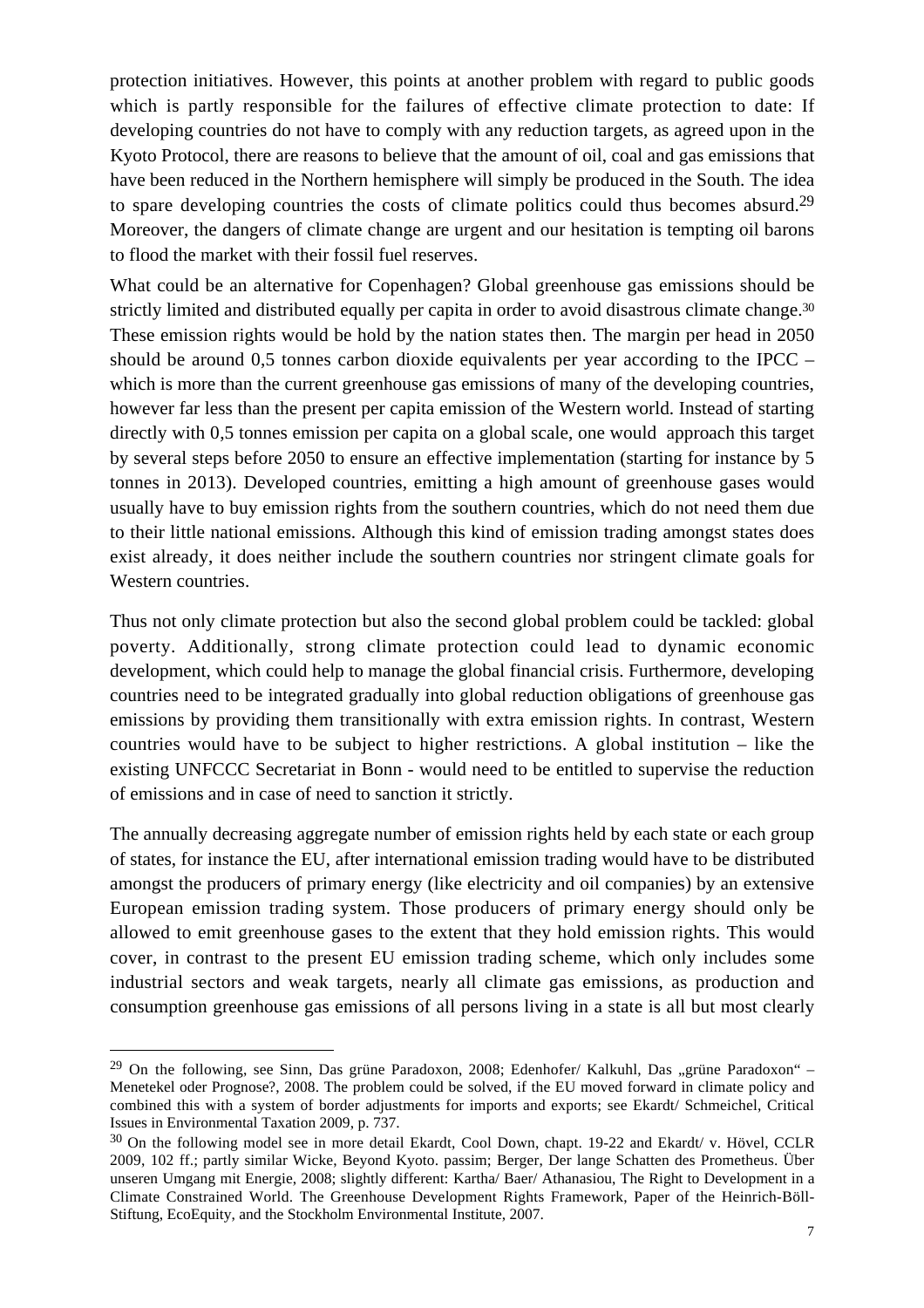represented by primary energy. In consequence some national climate instruments could be replaced. Primary energy companies would have to buy emission rights for instance at auctions and thus pass on those prices, distributed on products, electricity, heating and fuel, to the consumer. At the same time a nation or a group of states, like the EU, would distribute the auction revenues equally per capita to every citizen (so-called "eco-bonus"). Furthermore, sectors like land use, aviation and shipping as well as deforestation, which occurs in the rain forest, would have to be fully included in all this, as they are also relevant for the climate.

By this means, a significant reduction of global greenhouse gas emissions and of the consumption of fossil fuels would take place. In consequence this would massively lead to more renewable energies with low greenhouse gas emissions and energy efficiency, which would also be economical efficient – considering not only the high costs of climate change. Even from a short-term perspective energy efficiency and renewable energies are favourable – by enhancing new branches of the economy and simultaneously becoming independent from energy imports and increasing oil prices. By this means permanent energy supply is ensured and violent conflicts about decreasing resources can be avoided.31

It would be more than fair if Western countries paid southern countries by buying emission rights, as the per capita emission of a European is still several times more than that of an Indian or African – who should be allowed to emit more climate gases in order to overcome oppressive poverty in the southern hemisphere. All the more so when regarding the fact that people living in the southern hemisphere – as well as future generations – will be suffering the most from climate change, which was mainly caused in the Western countries. At the same time the "eco-bonus" would help socially disadvantaged persons in Western countries because they usually consume less energy and products (and therefore pay not more for the emission trading costs than they would get from the eco bonus). Hence energy would remain steadily affordable for anyone – independently from oil and gas prices. This applies even if the "eco-bonus" was low in the west and high in the south, because costs of international emission trading would be subtracted from the Western eco bonus and added to the southern one. A global economically and socially compatible turnaround in climate policy, which would be profitable for (nearly) everyone (especially for people in developing countries because of a high eco bonus and low emission trading costs, as they do not consume much energy at the moment), thus seems possible.

Therefore this model benefits developing countries not only in theory but advantages the people living in the South in concrete terms: in contrast to CDM projects there is not only a little bit of financial support for adaptation and climate protection for the benefit of a few privileged people. Furthermore funding - the popular instrument of climate and development policy – can be replaced. Funding for developing countries is likely to be adopted in Copenhagen in order to encourage a climate friendly development in the southern hemisphere as well as to finance adaptation to climate change. However there are possible problems: There will not be enough financial aid provided; donors renege on their initial commitments; and the beneficiaries of the funding may primarily be a few wealthy or corrupt people of the recipient countries. Thus a comprehensive strategy is likely to better guarantee financial and technical aid.

<sup>31</sup> See also Welzer, Klimakriege. Wofür im 21. Jahrhundert getötet wird, 2008.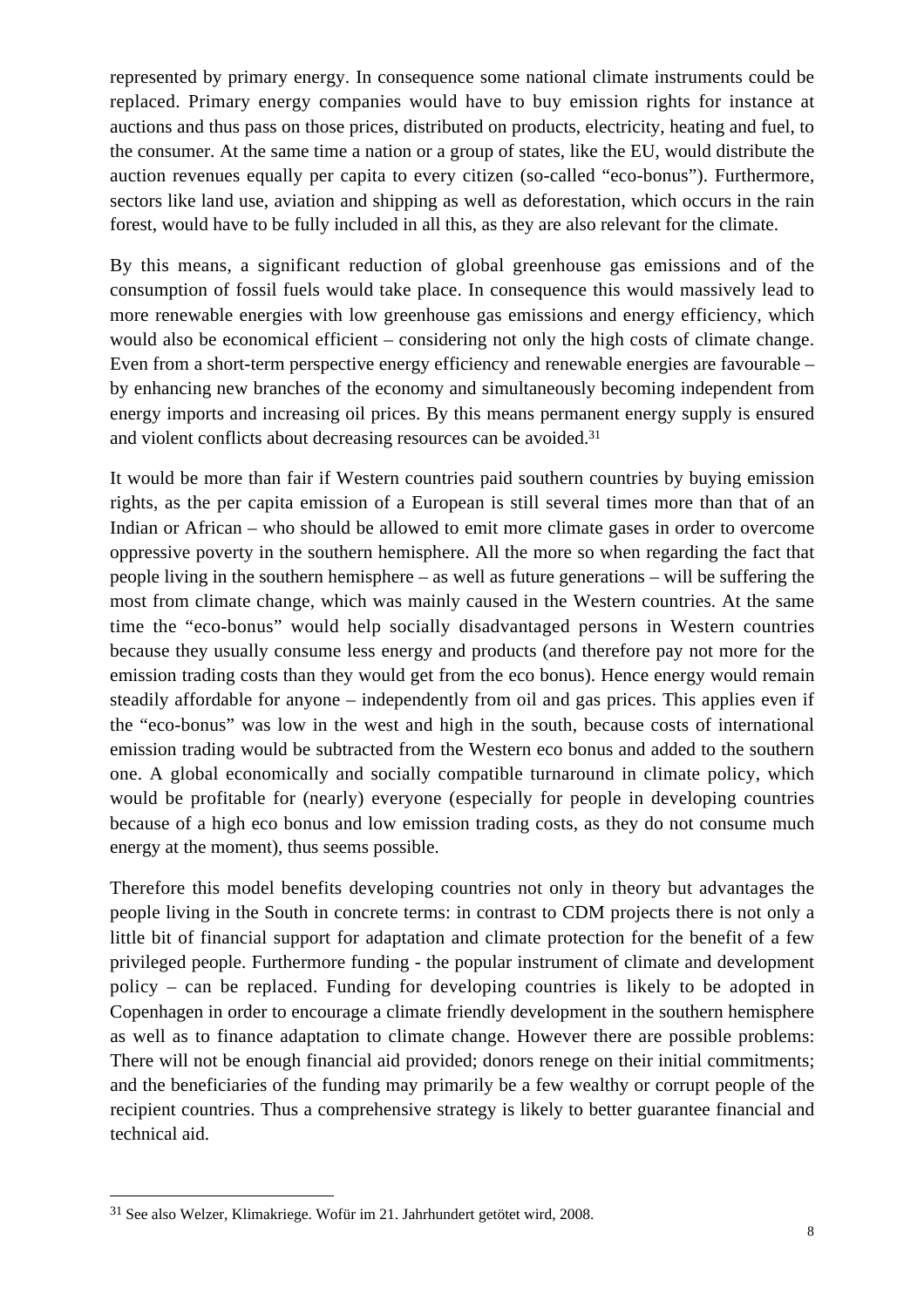# **6. Historical climate justice**

Historical emissions and how to take them into account is one of the substantial issues in the negotiations between industrial nations and developing and newly industrialising countries. Historical emissions describe those emissions that have been mainly emitted by Western countries from the time of industrialization, 200 years ago, and have ever since been in the atmosphere. As a consequence many developing countries are calling now for the industrial world to clear their historical debts. Therefore they hope a Copenhagen protocol include financial aid without binding reduction targets for the developing countries. Developed countries - the EU, and even more the USA, Canada, Australia and Japan – however show only little interest in historic emissions or high reduction targets but promote instead little funding and a clear long-term reduction perspective for southern countries.

A compromise would be the idea presented above of global long-term reduction targets combined with an unequal initial allocation in favour of the South (but including binding targets for developing countries as well). Unlimited climate change will damage all humans and even future generations. Consequently there is a fundamental need for international (and not only Western) climate protection activities. As demonstrated above, a global climate protection plan can also include interests of people living in developing countries as poverty and climate change will be tackled jointly. An unlimited climate change itself would be of disastrous consequences for the poor throughout the world.

A more extensive compensation of historical emissions would however seem inappropriate for various reasons:

- It would be misleading to assume that industrial states enjoyed a great "benefit" from historical emissions. Countries like China or India are also profiting from such a "benefit" by importing Western technologies and economic systems, which enables them to establish comparatively rapidly an acceptable standard of living.
- Considering historical emissions and the question of their exact amount would moreover lead into a complex debate about the countries' advantages and disadvantages of global historic developments during the last centuries. Thus it will remain impossible to precisely define "historical debts".
- However most important: Referring to historical emissions means dealing with advantages and disadvantages of departed individuals and also regarding nations as collective entities. Nevertheless if the idea presented above of "one human – one emission right", which comes from the individuality of human beings, is convincing those assumptions are incorrect. As I am not my grandfather I will not be responsible for his lifestyle.

By way of conclusion: limited consideration of historical emissions as well as the costs of adaptation - regarding extra emission rights for developing countries beyond the per capita formula, and simultaneously less emission rights for industrial countries – would be easier, less bureaucratic and more reasonable.

## **7. How the economics of climate change conceal the required turning point**